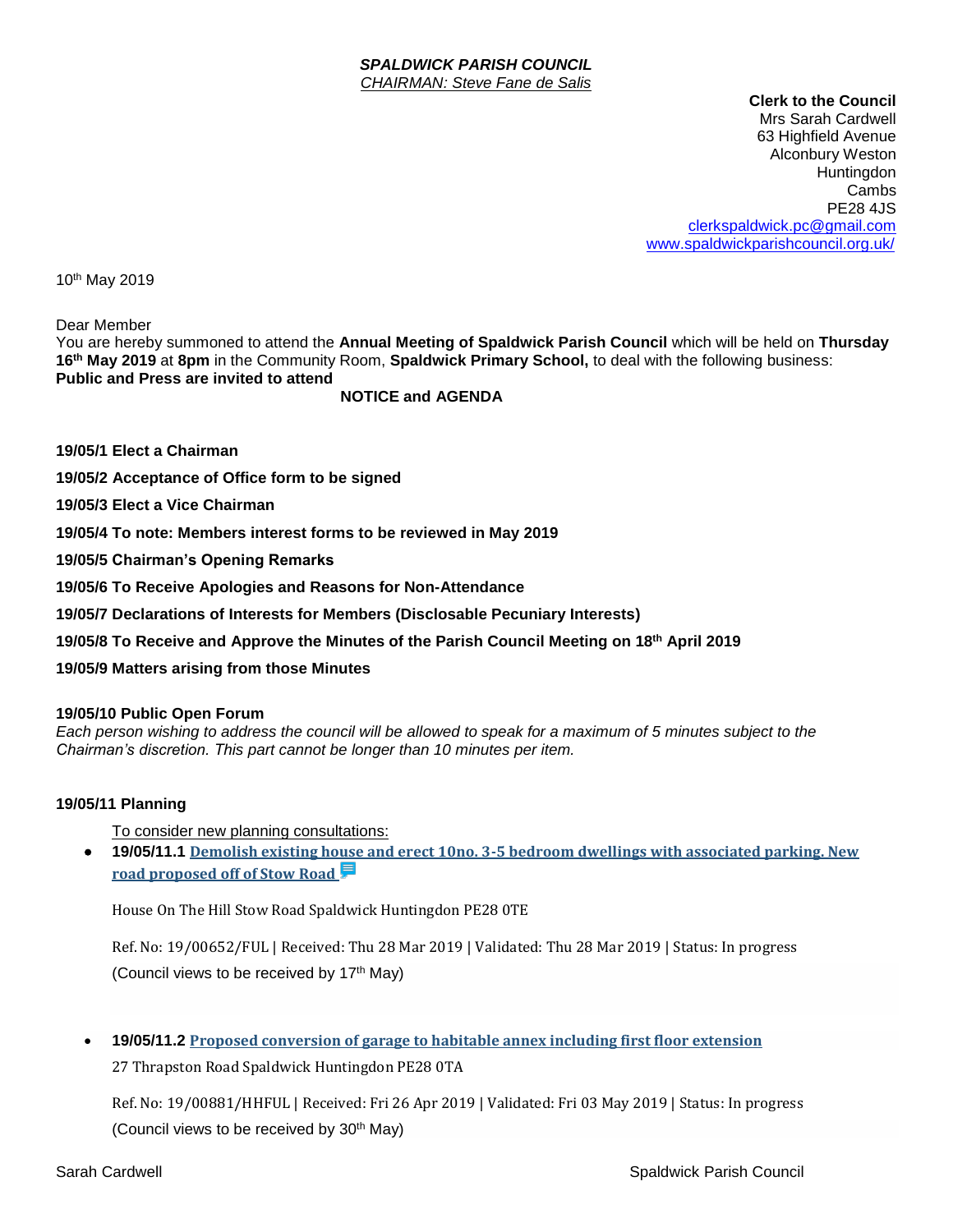• **19/05/11.3 [Amendment to 18/01764/HHFUL -Additional rear single door to glazed roof link extension.](https://publicaccess.huntingdonshire.gov.uk/online-applications/applicationDetails.do?keyVal=PP0KDDIK0DP00&activeTab=summary)  [Revised design for top of main large glazed rear opening](https://publicaccess.huntingdonshire.gov.uk/online-applications/applicationDetails.do?keyVal=PP0KDDIK0DP00&activeTab=summary)** 

8 High Street Spaldwick Huntingdon PE28 0TD Ref. No: 19/00628/NMA | Received: Tue 26 Mar 2019 | Validated: Tue 26 Mar 2019 | Status: Approved

• **19/05/11.4 [Single storey rear extension.](https://publicaccess.huntingdonshire.gov.uk/online-applications/applicationDetails.do?keyVal=PMX031IKJO700&activeTab=summary)** 

16 Burton Way Spaldwick Huntingdon PE28 0YY Ref. No: 19/00283/HHFUL | Received: Thu 14 Feb 2019 | Validated: Mon 18 Feb 2019 | Status: Approved

• **19/05/11.5 [Replacement of windows, restoration of internal lime plaster, laying of pammets, rebuilding](https://publicaccess.huntingdonshire.gov.uk/online-applications/applicationDetails.do?keyVal=PKP2A4IKIUH00&activeTab=summary)  [of chimney and erection of white picket fence.](https://publicaccess.huntingdonshire.gov.uk/online-applications/applicationDetails.do?keyVal=PKP2A4IKIUH00&activeTab=summary)** 

38 High Street Spaldwick Huntingdon PE28 0TD Ref. No: 19/00001/LBC | Received: Wed 02 Jan 2019 | Validated: Fri 01 Feb 2019 | Status: Approved

• **19/05/11.6 [Construction of 4 no single-storey affordable dwellings](https://publicaccess.huntingdonshire.gov.uk/online-applications/applicationDetails.do?keyVal=PHVR37IKHU600&activeTab=summary)** 

## Land West Side Of Long Lane Spaldwick

Ref. No: 18/02412/FUL | Received: Thu 08 Nov 2018 | Validated: Tue 26 Feb 2019 | Status: Refused

## **19/05/12 Finance**

**19/05/12.1 To Approve Year End accounts to March 31st 2019 (Quarterly Bank Reconciliations & Cashbook attached)**

**19/05/12.2 To Approve AGAR Section 1 – Annual Governance Statement 2018/19**

**19/05/12.3 To Approve AGAR Section 2 – Accounting Statements 2018/19**

**19/05/12.4 To sign the Certificate of Exemption (if <£25,000)**

**19/05/12.5 To be completed: Internal Auditor's report and checklist**

**19/05/12.6 To review Standing Orders (May 2018)**

**19/05/12.7 To review Financial Regulations (July 2018)**

**19/05/12.8 To review Model Publication Scheme (updated April 2019)**

**19/05/12.9 To review Complaints Procedure (dated November 2012)**

**19/05/12.10 To review Risk Assessment (dated April 2018)**

**19/05/12.11 To review Code of Conduct (amended 2014)**

**19/05/12.12 To Agree online banking signatories (Currently Cllrs Fane de Salis, Johnson & Smith)**

**19/05/12.13 To agree internal auditor for 2019/2020 (Currently M. Williamson)**

**19/05/12.14 To review insurance cover (AXA policy 1st October 2018- 30th September 2019)**

**19/05/12.15 To Consider CIL Spending**

# **Expenditure for approval 16 th May 2019:**

**19/05.12.16 Clerk's wages (including expenses of £9.18): £162.94**

 **HMRC £38.40**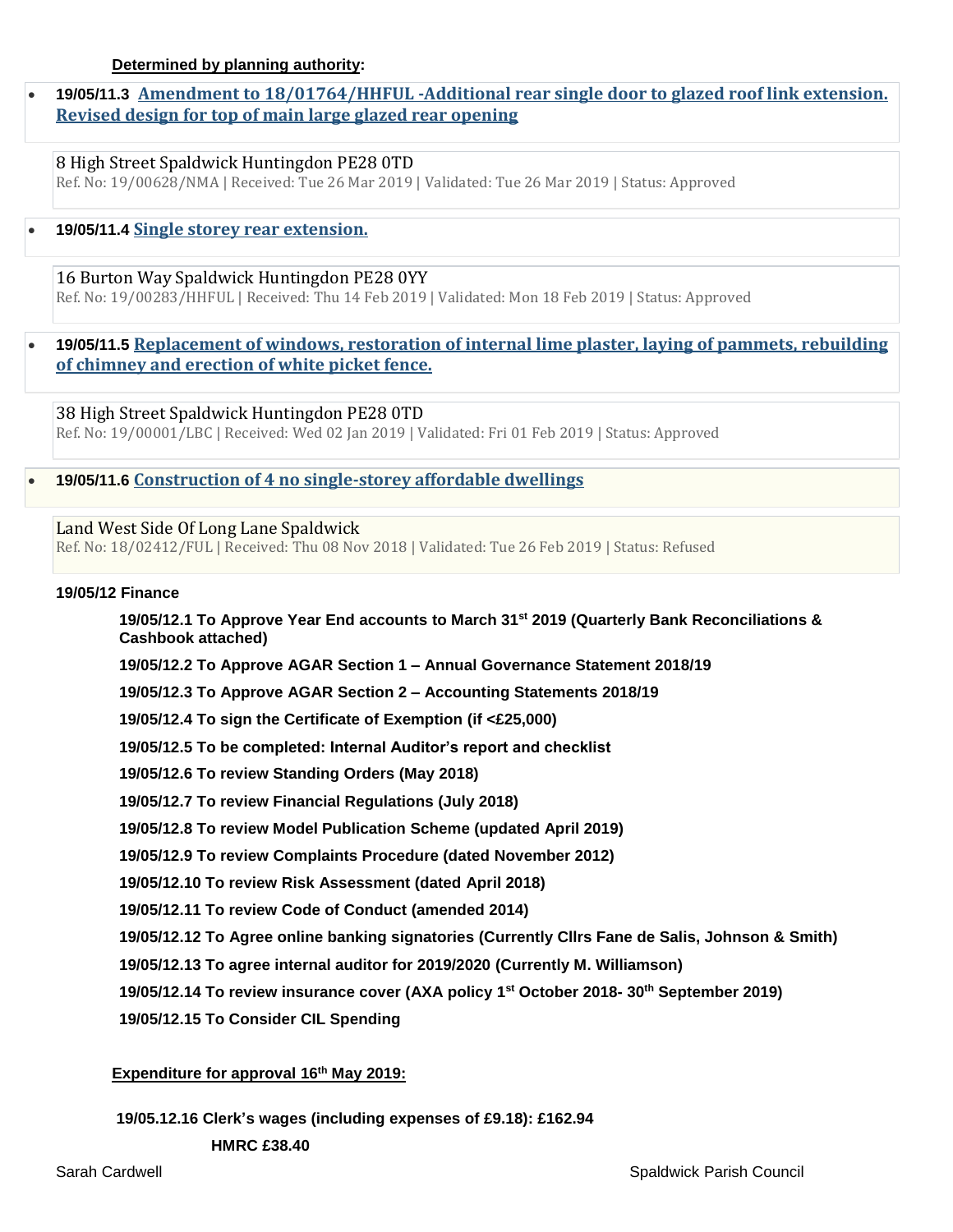- **19/05/12.17 Invoice SPC-0419 from Y.Karl for Cleaning services Spaldwick Village community room- April 2019. Total: £30.00**
- **19/05/12.18 Grant request from Playtimes, Spaldwick- enquiry regarding funding available for the forthcoming year, as they are in the process of raising money for some improvements within the setting.**
- **19/05/12.19 CCC invoice- £3184.54 due by 10.05.19 – Confirmation email received on 23.04.19 stating this had been sent to us in error and that a credit note would be issued accordingly.**
- **19/05/12.20 Enrolment of Clerk in Pension Scheme**
- **19/05/12.21 Remittance advice for 2019/2020 Parish precept**
- **19/05/12.22 CAPALC / NALC annual renewal (£257.57 to be paid before 30th June 2019)**
- **19/05/12.23 Village Maintenance Contribution 2019/20 from CCC for grass cutting (£498.13)- to confirm acceptance of amount.**
- **19/05/13 General Data Protection Regulation (GDPR) various policies to consider**
- **19/05/14 Assets – Provision/Maintenance**
	- **19/05/14.1 Monthly Ferriman Road Play Area's Inspection 19/05/14.2 Spaldwick War Memorial- update**
- **19/05/15 Highways, footpaths, byways, gritting bin, trees, etc.**

### **19/05/16 Community Room**

- **19/05/16.1 Quotes for flooring and curtains**
- **19/05/16.2 Further Discussion of Defibrillator**
- **19/05/16.3 Let's Get Moving Cambridgeshire- discussion of whether SPC would be interested in running any of the activities**

### **19/05/17 Correspondence (-previously circulated)**

 **19/05/17.1 NALC Chief Executive Bulletin - 12/04/19**

 **19/05/17.2 CAPALC Bulletin – April 2019**

 **19/05/17.3 NALC Star Council Awards 2019**

 **19/05/17.4 NALC Chief Executive Bulletin - 18/04/19**

 **19/05/17.5 NALC Policy E-Briefing PC7-19 – Traffic Commissioners**

 **19/05/17.6 NALC Chief Executive Bulletin - 26/04/19**

 **19/05/17.7 HDC Customer Portal Launch**